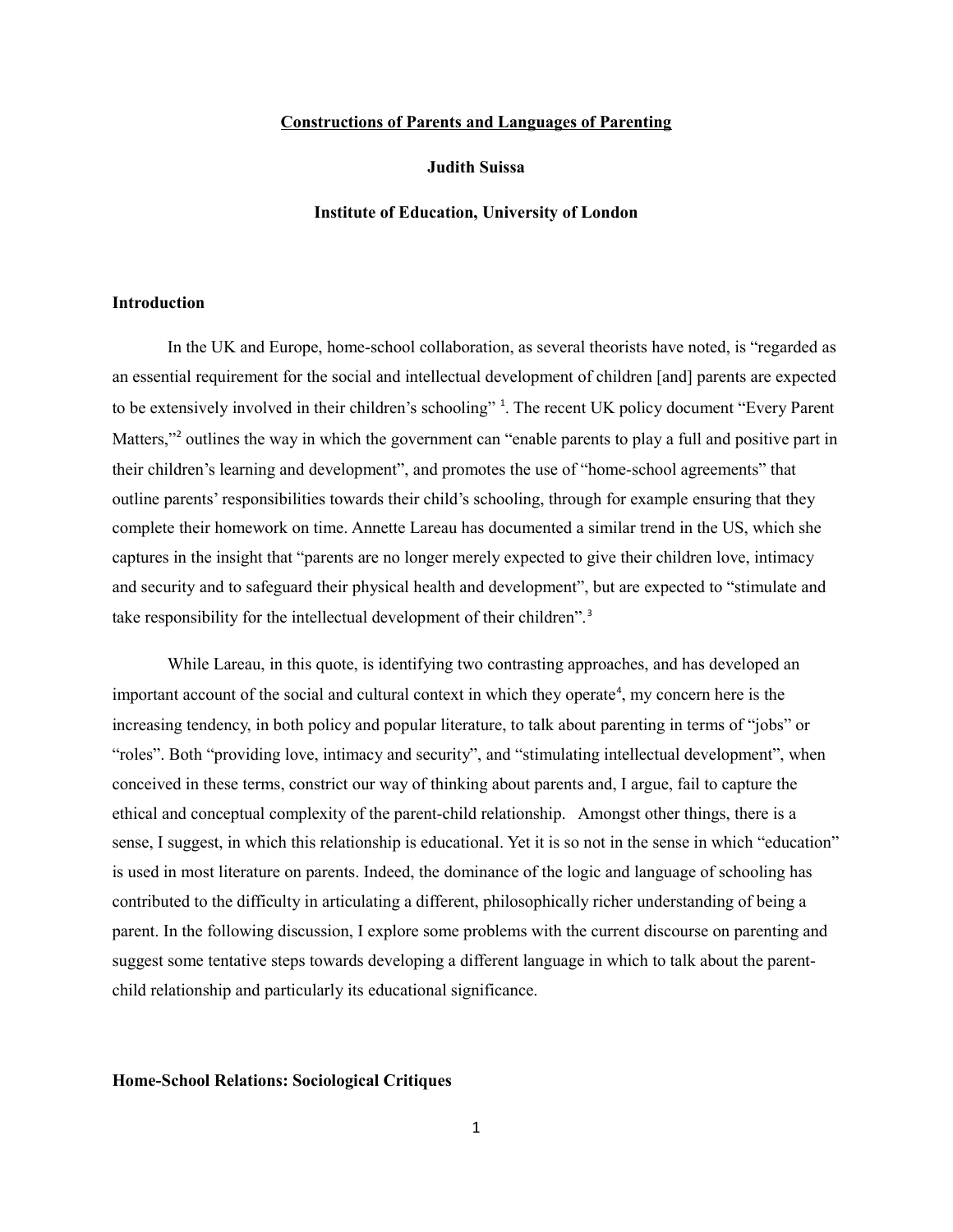Sociologists enquiring into "home-school relations" have researched the ways in which children negotiate the boundaries between the home and the school<sup>[5](#page-9-4)</sup>. They have shown how these relations cannot be simplistically defined but are influenced by a complex intertwining of factors such as class, age, gender and ethnicity. At the same time, they argue that the official, public discourse of the school has come increasingly to interfere in the sphere of the home. Other theorists have gone even farther in this critique, talking about the "curricularization" of "non-school activities of childhood" <sup>[6](#page-9-5)</sup> - a phenomenon that they attribute to the growing trend of home-school collaboration. What I wish to explore here is the idea that not only is there a kind of activity that goes on within the home that can be regarded as having educational value (Alldred, for example<sup>[7](#page-9-6)</sup>, mentions activities such as learning domestic skills and learning about ethnic and religious practices); but that parents' interaction with their children is *already* educational. It is hard to capture the sense in which this is so because the language and logic of public education - i.e. schooling - affects the way we think about education. Indeed, the term "education" is often conflated with "schooling" in both policy and academic literature – even by those critical of the current policy trends. Thus, Gillies<sup>[8](#page-9-7)</sup> states that "involvement in a child's education is viewed as a key parental responsibility."

What she actually means is "involvement in a child's schooling", but the implication that "education" is what happens outside the home distracts our attention from the fact that parents are already, by virtue of being parents, facing questions, dilemmas and situations, in their daily interaction with their children, that are educational in the sense that they involve a deep concern with the kind of person their child will become. Yet the conceptual and ethical complexity of this interaction is, I suggest, occluded by the restrictive way in which parents are described in both policy discourse and popular literature on parenting.

The following example illustrates some of the problems and complexities masked by the conceptualization of parents' role as "supporting their children's education" that underlies a great deal of policy discourse.

## **"Support Your Child's Learning"**

My son comes home from school with some Religious Education homework<sup>[9](#page-9-8)</sup>. They have been learning the story of Isaac, Jacob and Esau and, in exploring Esau's response to Isaac's giving Jacob his blessing, have been discussing the point that he was, apparently, fairly angry. Their assignment is to produce a "pamphlet" explaining "Why it is important to control your anger". We are both tired and irritable, but after relaxing for a bit and having a snack, I encourage my son to sit down and do his homework. I tell him I will help. Immediately I am conflicted about this assignment. Perhaps it is my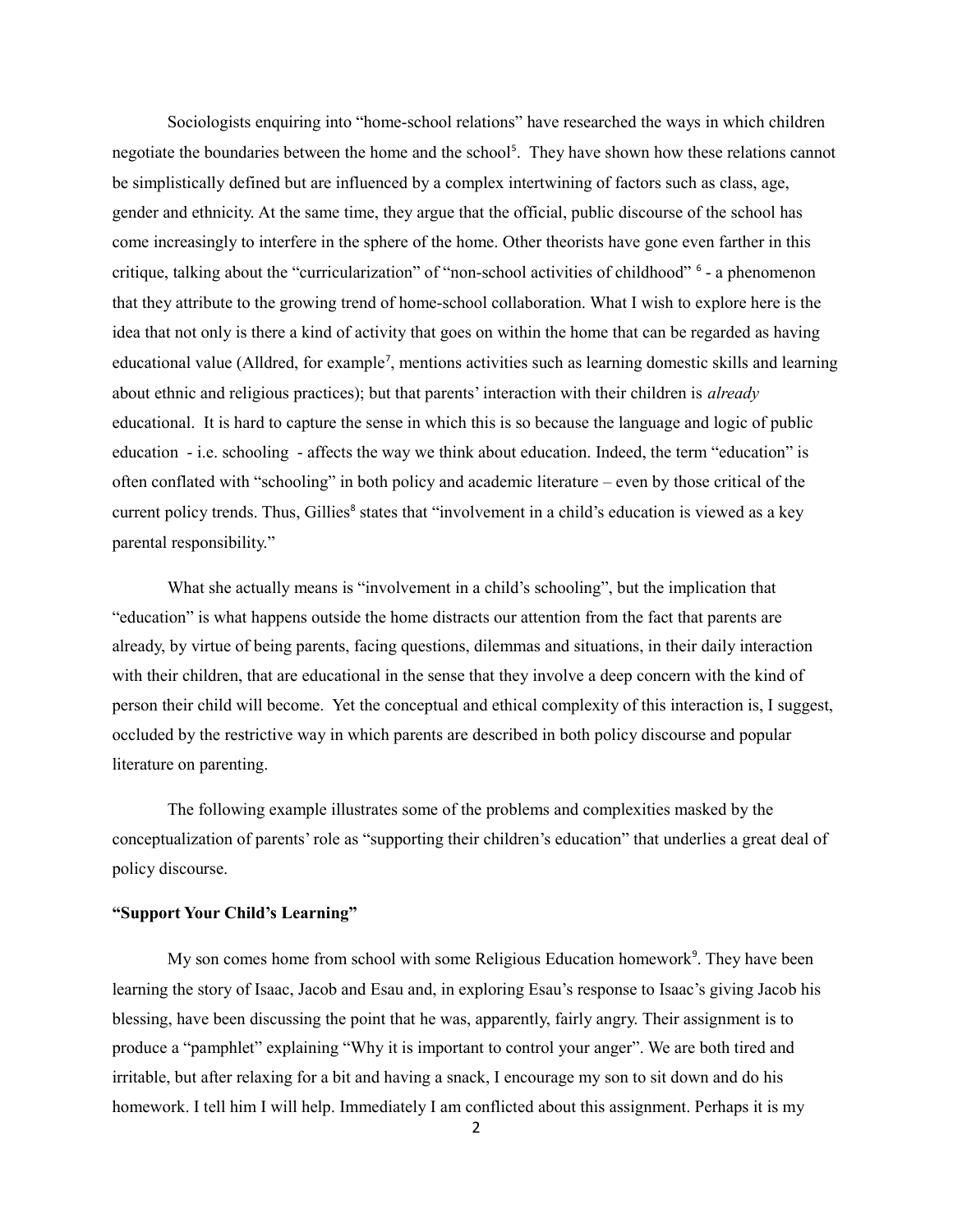philosophical training which makes me so perverse, but I can't help asking him: "Do you think it really is important to control your anger?"

"That's not the homework", he interrupts impatiently. "I just have to give five reasons why it is."

This only makes me more determined: "But aren't there times", I persist, ""When, if you're really angry, and you've got a good reason for being angry, it's not such a good idea to bottle it up...?"

He is infuriated: "That's NOT the homework. We didn't DO that in class. We just have to make a list of reasons".

"Yes, but I'm just trying to understand what the question means. Does it mean that it's OK to be angry, to *feel* anger, as long as you don't express it in a violent way, or do you think it means that you should learn not to get angry in the first place?"

"Yes, that you shouldn't show your anger. I don't know. *Whatever*."

I sink into a disproportionate sense of despondency. What I felt could have been a really interesting and intellectually stimulating discussion, has turned into a stressful round of bickering. What is more, I am conflicted over how to respond. On the one hand, I want my son to be intellectually challenged by the ideas he encounters at school. I don't want him to get into the habit of just producing work he knows will get a solid grade, without questioning the wider aspects of the topic; I want him to be able to engage in rational argument, not just avoid conflict. And I feel that my role as parent has been somehow redefined and constricted by the omnipotent presence of School, personified in the RE teacher.

Of course, in one sense, this conflict could be read as simply another aspect of the radical critique of schooling and the argument that, regardless of the educational aims and values explicitly articulated in the official curriculum, children are actually learning something else at school: how to conform; obedience; or, perhaps, putting a more positive gloss on it, how to cope in life without getting into trouble, and the important lesson that sometimes you have to do things you don't like. All of this is no doubt true, but what I want to focus on here is not this conflict between the effects of schooling and the aims of public education, but the conflict between the official discourse on "parenting" and an alternative, possibly richer understanding of what it means to be a parent.<sup>[10](#page-9-9)</sup>

Policy discourse on parents in the UK, while making much of the point that parents are responsible for their children's development into flourishing adults, at the same time clearly implies that "education" is what goes on at school. Parents, in the language running through the official documents, are to "support their children's education" by being adjuncts to the aims of education determined at the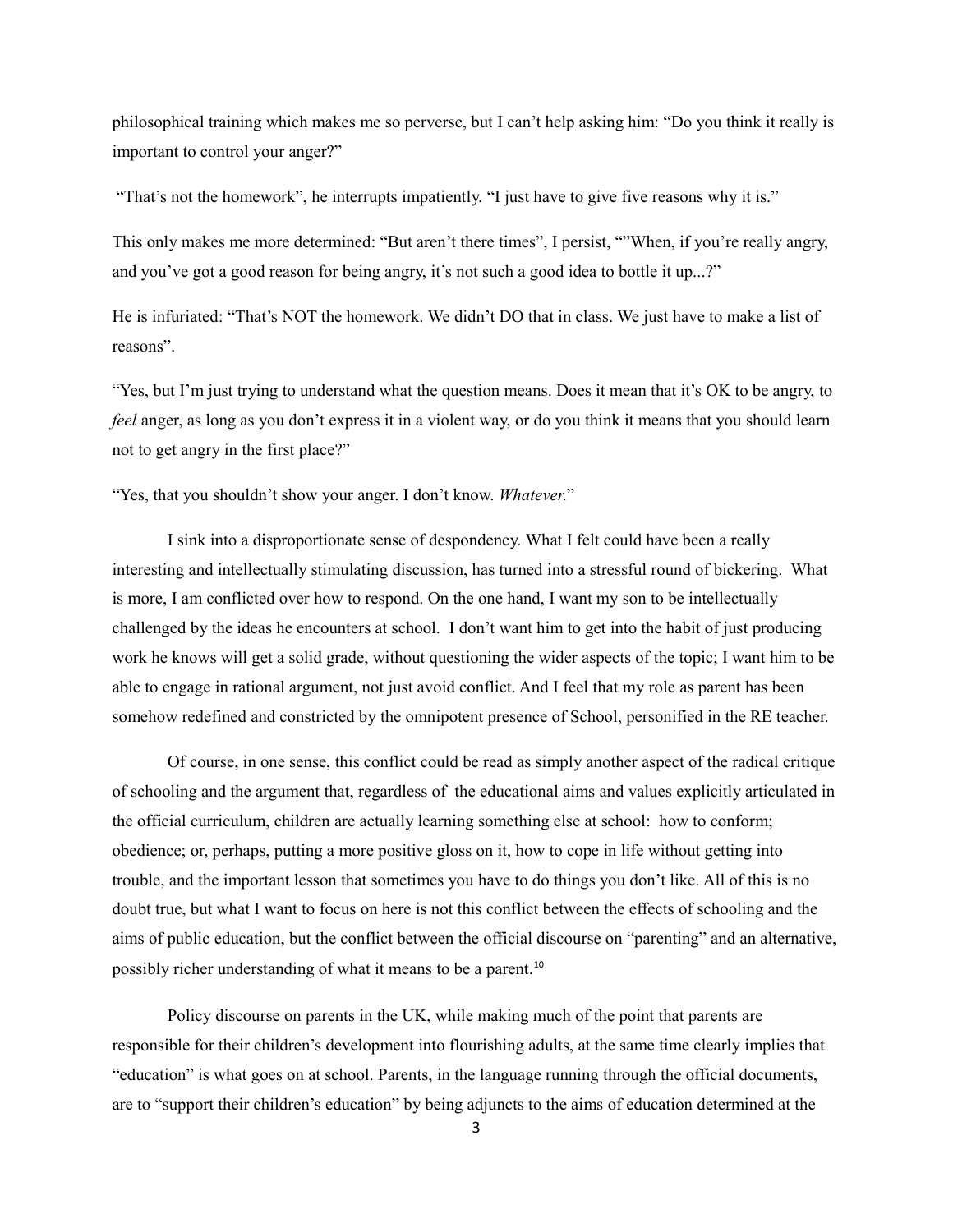national level and implemented by public schooling. (The same assumption lies behind toys marketed with the label "Supports the National Curriculum").

The tensions described above reveal the inadequacy of any simple requirement on parents to "support" their children's schooling. Indeed, researchers from several fields have identified significant problems with this policy trend.

For example, sociologists have addressed the construction of a "good parent" that lies behind the home-school partnership discourse<sup>[11](#page-9-10)</sup>, and the gendered and classed aspects of such a construction. Indeed, as the above example shows, my acting as the kind of parent who can sit down with my son, understand his homework, and engage with it (never mind ask meta-philosophical questions about the situation), reflects my embeddedness within a particular socio-economic and cultural context.

But leaving aside these sociological points about my own position, what this example shows is that the policy language is inadequate not only because it reflects problematic social and cultural assumptions about what constitutes a "good parent". Nor is the problem that this discourse represents an intrusion of state control into the private world of the home. This seems to be the gist of the critique suggested by researchers like Hallam<sup>[12](#page-9-11)</sup>, who points out that often homework, apart from having dubious educational benefit, can have a destructive effect on the relationship between parents and children, generating conflicts and tension. The implication here is that the parent-child relationship, conceived as something *other* than educational - a realm perhaps more appropriately described in terms of trust, love and intimacy - is somehow contaminated by the demand on the parent to act as an "educator".

A similar image is suggested Vincent and Tomlinson's critique in their informative review of home-school relations<sup>[13](#page-9-12)</sup>, where they argue that the "soft" rhetoric of partnership that dominates at school level "acts to conceal a continuing professional concern to control the manner and degree of parental involvement". As they point out, this is developing into an "overt, harder-edged attempt to direct family life and the behaviour of children and their parents. [...] In effect, the parent is coopted to help achieve the purposes and resolve the problems of the school without any real participation in the definition and diagnosis of those purposes and problems". Yet attempting to achieve a more genuine and greater involvement of parents in discussion about the public aims of schooling does not address the complexity at the heart of being a parent. Even a parent who had participated significantly in the running of their child's school may find themselves in dilemmas (such as the above) over how to act as a parent. What I want to argue is that such dilemmas are educational in the sense that the parent-child relationship is already saturated with educational, ethical and philosophical questions: questions about how to live well,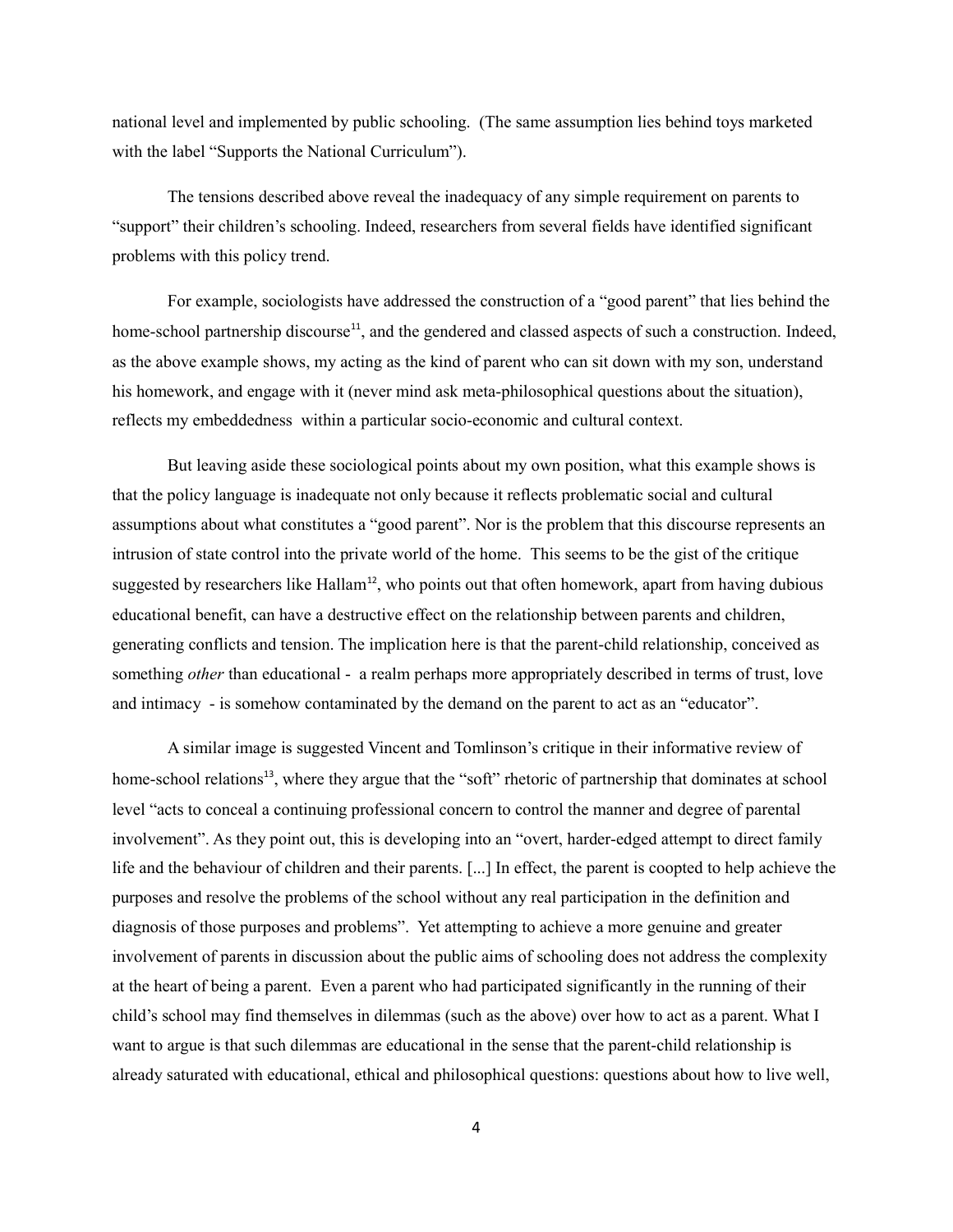what values to defend and why, and what it means to care about and influence the kind of person another human being will become.

We have a language in which to talk about education in the public realm: a language of aims, value, roles and objectives. But is there not another way we can talk of education, and in which we can conceive parenting as itself an educational act in the sense suggested here?

## **Educating the Emotions: Philosophical Perspectives**

In order to tease out the way in which complex conceptual and ethical issues play a central role in any such educational encounter, I would like to turn now to some philosophical work on a particular theme - the education of the emotions – suggested by the above example.

Philosophers of education have recently developed a nuanced treatment of some of these issues, particularly around the question of teaching justified anger. Thus Kristjan Kristjansson offers an insightful and lucid account of how, following Aristotle, the emotions are "imbued with reason"[14](#page-9-13). On the basis of this account, Kristjansson points out the flaws in the simplistic notion of controlling the emotions suggested by much of the literature on "emotional intelligence". Graham Haydon, in a similar vein<sup>[15](#page-9-14)</sup>, remarks that "it is a familiar philosophical thesis that any emotion involves a cognitive element which is a judgement or perception." In the case of anger, "there is a judgement or a perception that an offence has indeed been committed [and] the judgement is in a certain way internal to the emotion itself."[16](#page-9-15) So, as Kristjansson argues in his critique of writers on emotional intelligence who pay lip service to Aristotle while distorting his view, talk of "controlling emotions" creates a false picture whereby reason is separate from affect and desire.

An essential aspect of learning about anger, then, is learning to articulate, defend and understand the evaluative judgements involved in the experience of anger, and their normative salience. Thus, in the example above, it would be crucial to ask whether Esau was justified in being angry with his father and, by extension, his brother. Yet as Kristjansson points out, such a discussion always takes place against the complex and messy background of a particular human life. So we would need to know a lot more about Esau's relationship with his father, the values of the society in which they lived, and his desires, in order to fully address this issue. It may be a bit much to require this of a Year 8 class, but it is certainly not impossible.

Yet while this alternative account has clear educational implications, it cannot be easily wedded to an understanding of education that is formulated in terms of general aims and outcomes. It is, as Kristjansson suggests, only against the rich background of human emotions and lived experiences that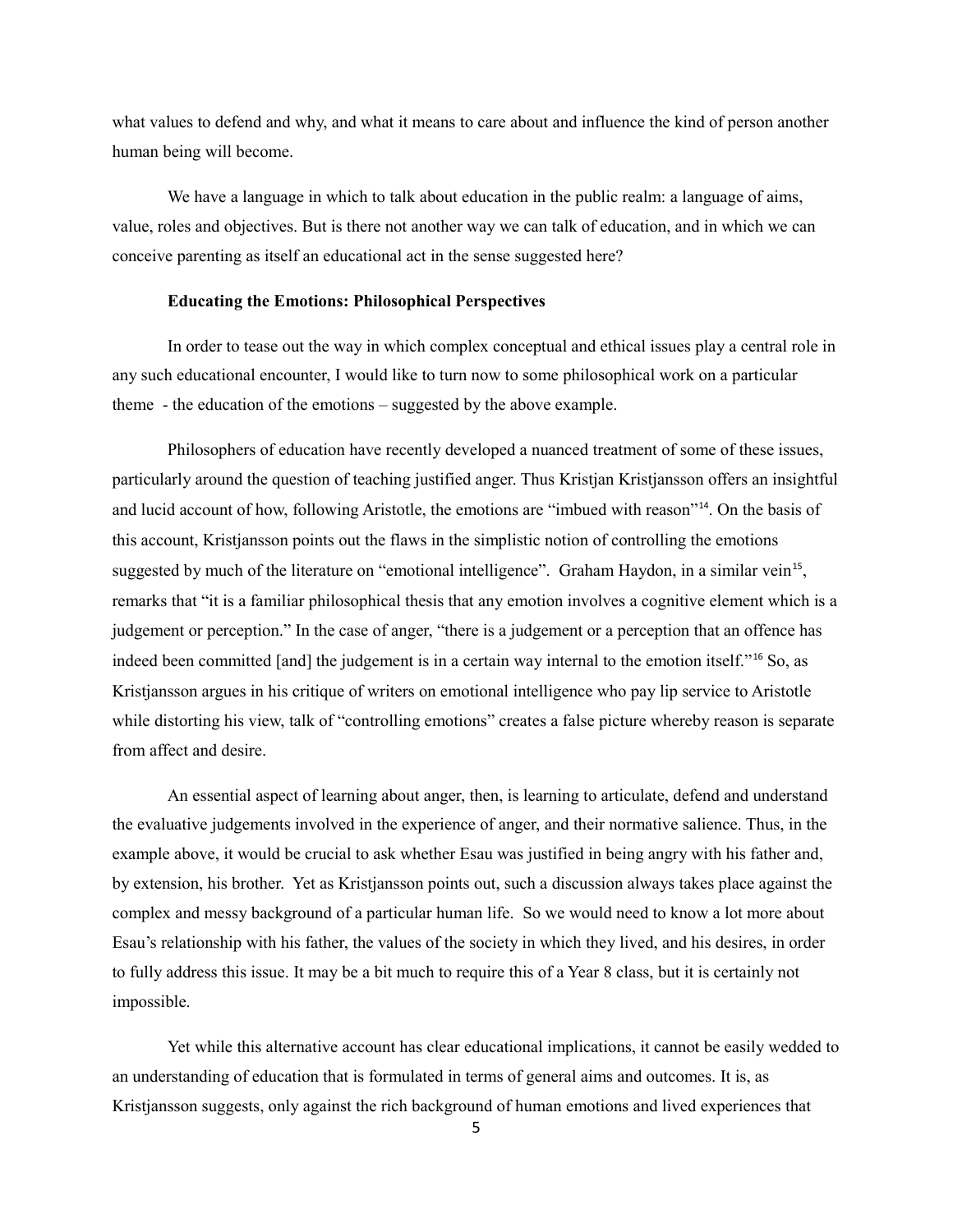any attempt to enquire into the moral value of the emotions and their educability make sense. And Kristjansson offers some examples of cases where children may experience anger in a school setting, for example in feeling discriminated against by the teacher. In doing so, he warns against "overintellectualizing, by tearing the cognitive part of character regulation away from its affective and social fabric"[17](#page-9-16) . Yet clearly the "affective and social fabric" experienced within the school is of a very particular and, in a sense artificially restricted type. Were we to place this enquiry within the fabric of the home, we may come up with very different insights.

Interestingly, Alldred et al, in their studies of the way children understand and negotiate the boundaries between school-life and home-life, describe how, for the many children interviewed, home, in contrast to the school, was perceived as a space associated with both intimacy and freedom from restraint<sup>[18](#page-9-17)</sup>. Strikingly, they mention not just freedom in relation to activities like eating and watching television, but to do with getting angry. And surely in the context of a family, where the child has been part of a network of intimate relationships from birth, questions about anger, its ethical significance, its justification and its role within one's life and character take on a very different dimension from that suggested by the school context. Yet Kristjansson does not mention the home at all and, in fact, assumes that the "we" in the title question "Can We Teach Justified Anger?" is the public "we" of policy makers, curriculum planners and teachers. Surely, though, the family, with its intimate and lasting emotional ties and relationships is a natural space for such "education of the emotions"?

It is undoubtedly true that we "learn" emotions in the home environment; from an early age, this is where we experience at close and often terrifying range, our own and others' emotional reactions to events around us, the effect our own emotions have on others, and their significance in our lives. Yet as Aristotle showed, the human emotions involve issues of human agency, choice, values and character. Thus I cannot try to teach my son about appropriate emotional responses, much less discuss their moral aspect, without reflecting on my own emotions. What makes me angry? Do I always "control" it? How have I shown anger in the context of my relationship with my son? What do I think is worth getting angry about, and why, and do I want him to come to share these beliefs?

These questions, while very different from the kind of questions that concern designers of school curricula, are no less educationally important. Yet in offering us a philosophically rich picture of the question of how and whether the emotions can be taught, philosophers of education seem to have excluded parents from the picture.

In doing so they have thus, perhaps unwittingly, contributed to the image created by the policy discourse on home-school partnerships, in which, as reflected in the commonly occurring phrase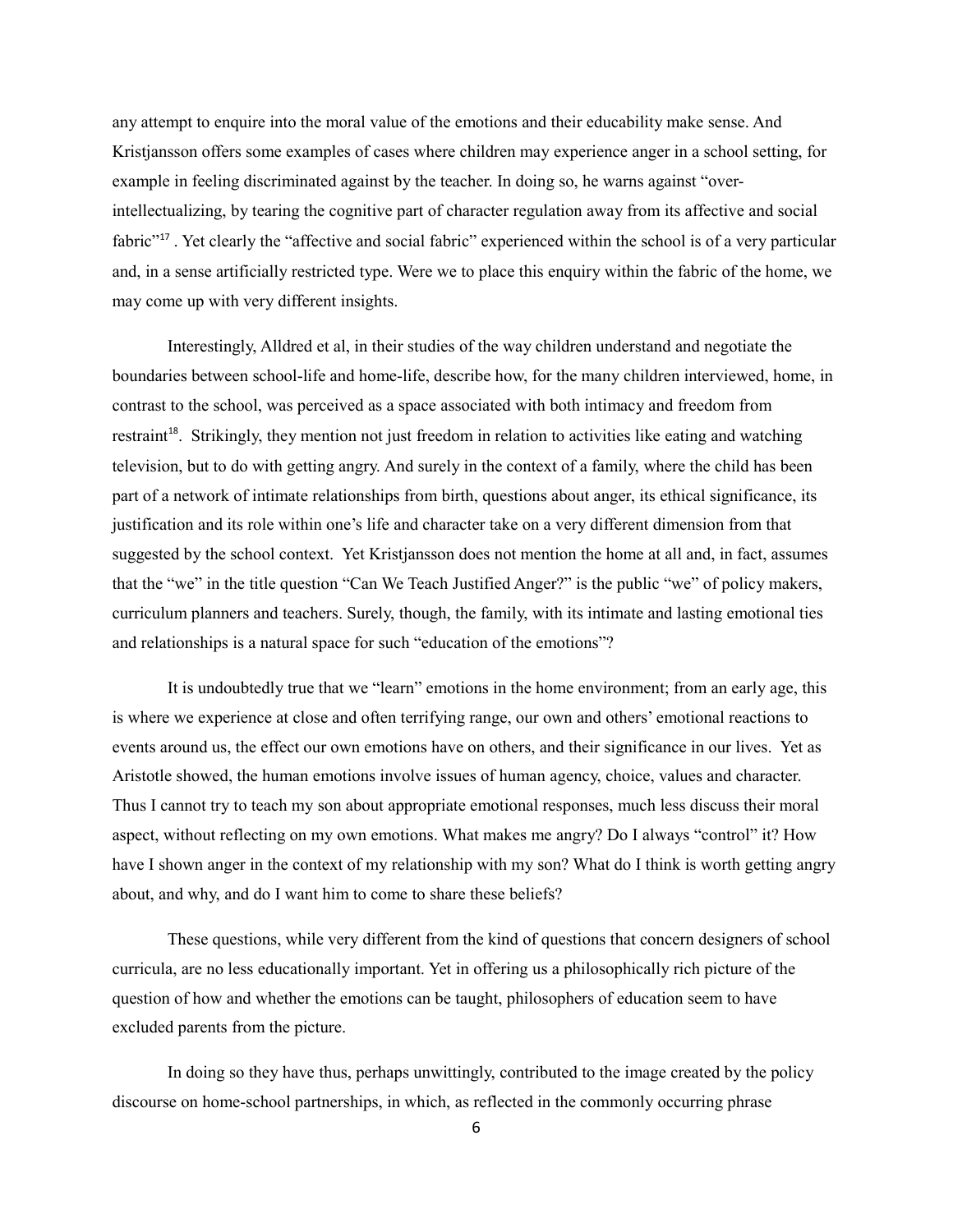"enabling parents to support their children's learning", it is in school that real learning and education take place.

This image not only prevents us from capturing the sense in which the parent-child relationship is already educational, but contributes to the appeal of an account of whatever it is that parents are doing that is expressed as something distinct, with its own logic and aims. This something is "parenting". And, in the same way that the public discourse of schooling imposes a notion of "good education" and "the aims of education", the discourse of "parenting" implies an understanding of "good parenting", "bad parenting" and "the aims of parenting".

## **The Job of Parenting**

The predominance of the parenting discourse makes it tempting to cast the problems thrown up by my above example as a question about what is the right thing to do *as a parent*. Should I retreat and just let my son get on with his homework? Should I try to lead the conversation around to issues in our own relationship? Should I encourage him to question the messages conveyed by his school?

However, most popular literature on parenting, in aiming to answer such questions, does not resolve, but merely displaces the conceptual and ethical problems described above. So, for example, in the latest parenting book to hit the shelves, Stephen Briers informs us that "psychology is the key to good parenting"<sup>[19](#page-9-18)</sup>. Briers is alarmed at the recent fashion for parenting guides and programs aimed at getting children to be well-behaved, and his book, "Superpowers for Parents: The Psychology of Great Parenting and Happy Children; a Handy Guide to Therapy Techniques<sup>" [20](#page-9-19)</sup>is meant to counter this. Interestingly, the emotions, and particularly, anger, feature heavily in Briers' account, which explicitly refers to the importance of "emotional literacy".

At first glance, his approach does look like a welcome departure from the all-too-familiar talk of the "naughty step" and other behavior-reinforcement techniques popularized by parenting gurus such as TV's "Supernanny". Children's emotional well-being and their capacity for empathy, Briers argues, are as important as intellectual attainment. Who could dispute that?

But a closer look at Briers' work suggests that it is rife with the same conceptual problems highlighted by Kristjansson. Briers is explicit that "the purpose of getting your child to be more in touch with their emotions (and those of others) is to help them manage them" (an approach obviously in tune with the homework assignment described above). Yet, as discussed above, this approach fails to take account of the intertwining of cognitive and evaluative aspects in any philosophically informed account of the emotions.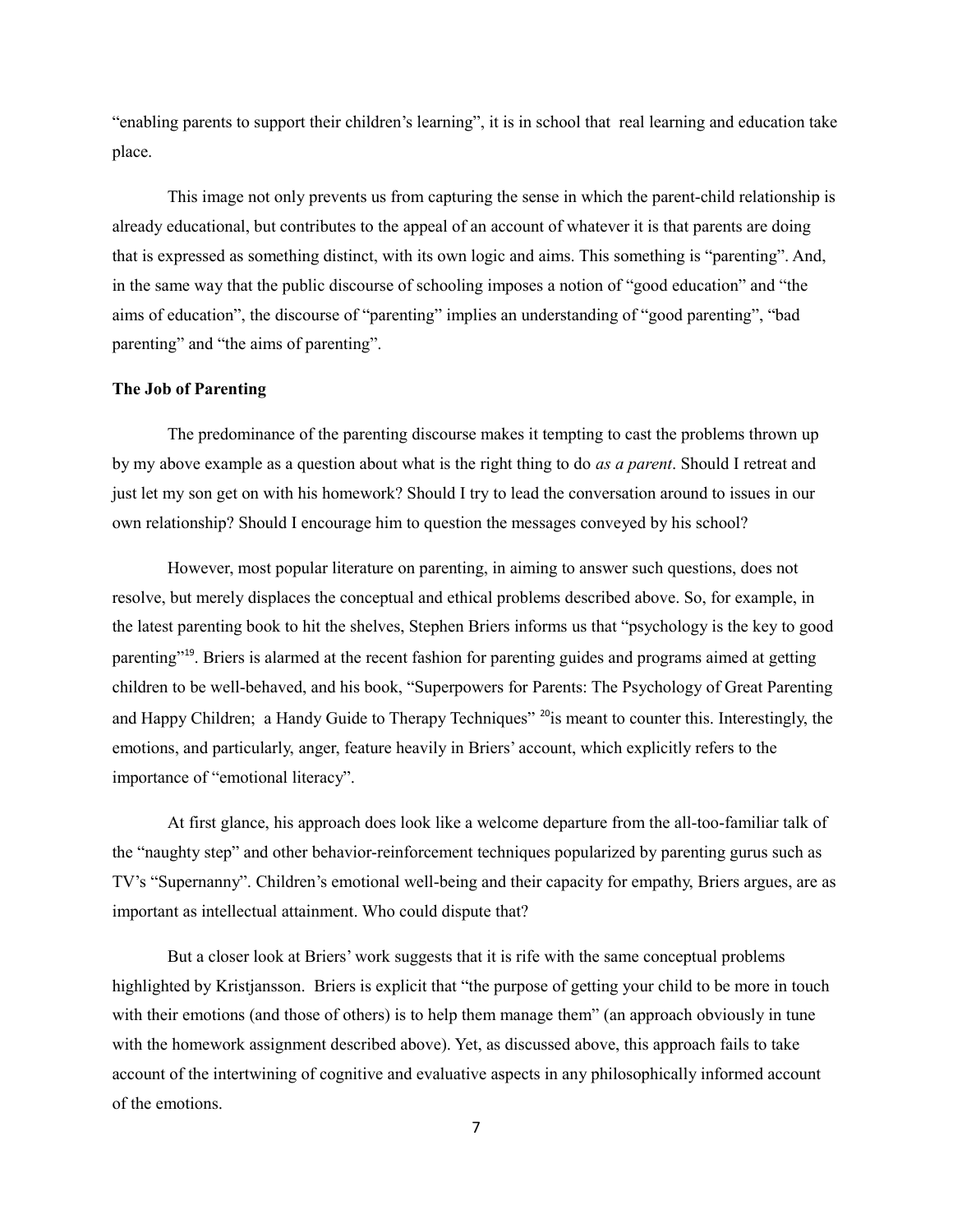Likewise, Briers' language implies that the aims and ends of the process of bringing up a child are self-evident and determined independently of the relationship one has with one's child. The goal of this process, it is assumed, is to produce a well-balanced, emotionally stable and happy child. The sub-text here is that this child will be "successful" and "do well". Such an approach thus conveniently dove-tails with the requirement for "good parenting" running through current government policy. In fact, a close look at the language in which Briers talks about parents and parenting reveals a far greater similarity with the kinds of approaches he is so at pains to reject. In the course of an interview, he twice refers to "a parent's job". Who has set the requirements for and criteria for success in this "job" is not clear, but Briers spells them out. Beyond suggesting that it is our job as parents to be child psychologists, he offers reassuring guidelines as to how we can be certain that we are doing the job properly. For example, in explaining the importance of listening to children, he suggests that being a "good listener" requires maintaining eye contact for roughly a third of the time.

Another aspect of the "job", according to Briers, is to "maintain healthy mental habits," and "point out unhelpful ways of thinking". Well, I certainly tried to do this in my interaction with my son over his homework assignment. In my view (and apparently in Briers'), learning to see the complexity of what might, at first glance, appear to be a question with an obvious answer and drawing connections between different aspects of an issue are surely "healthy mental habits". Avoiding intellectual conflict and taking the easy way out of a task are "unhelpful ways of thinking". Yet my attempt to pursue this path is at odds with my role as defined by the official discourse. If I constantly undermine the teacher's authority and subvert her carefully thought-out lesson plans, I am not "doing my job" as a parent from the point of view of the school. In fact, I would actually be in violation of the "home-school agreement" which charged me with responsibility for supporting my child's learning by, amongst other things, assuring he does his homework.

The more I try to follow Briers' advice, in fact, the more I seem to have failed. Parents, he tells us, need to "exercise high levels of self-control...Children will take their cues as much from what they observe in your behaviour as from the content of your words"[21](#page-9-20). Reading this is likely to make parents feel that they have failed in their job as parents if they keep getting angry with their child and other members of the family. But to talk about learning by example in this fairly simplistic way, as discussed, fails to do justice to the ethical and philosophical complexity of any rigorous understanding of the emotions. The point is not to use reason to control the passions, but to understand that the emotions involve perceptions and judgements about who one is and what one values. Briers' one-dimensional notion of parents' "job" does not capture this richness and thus side-steps the conceptual and ethical questions at the heart of what it means to be a parent and, as a parent, to grapple with the daily experience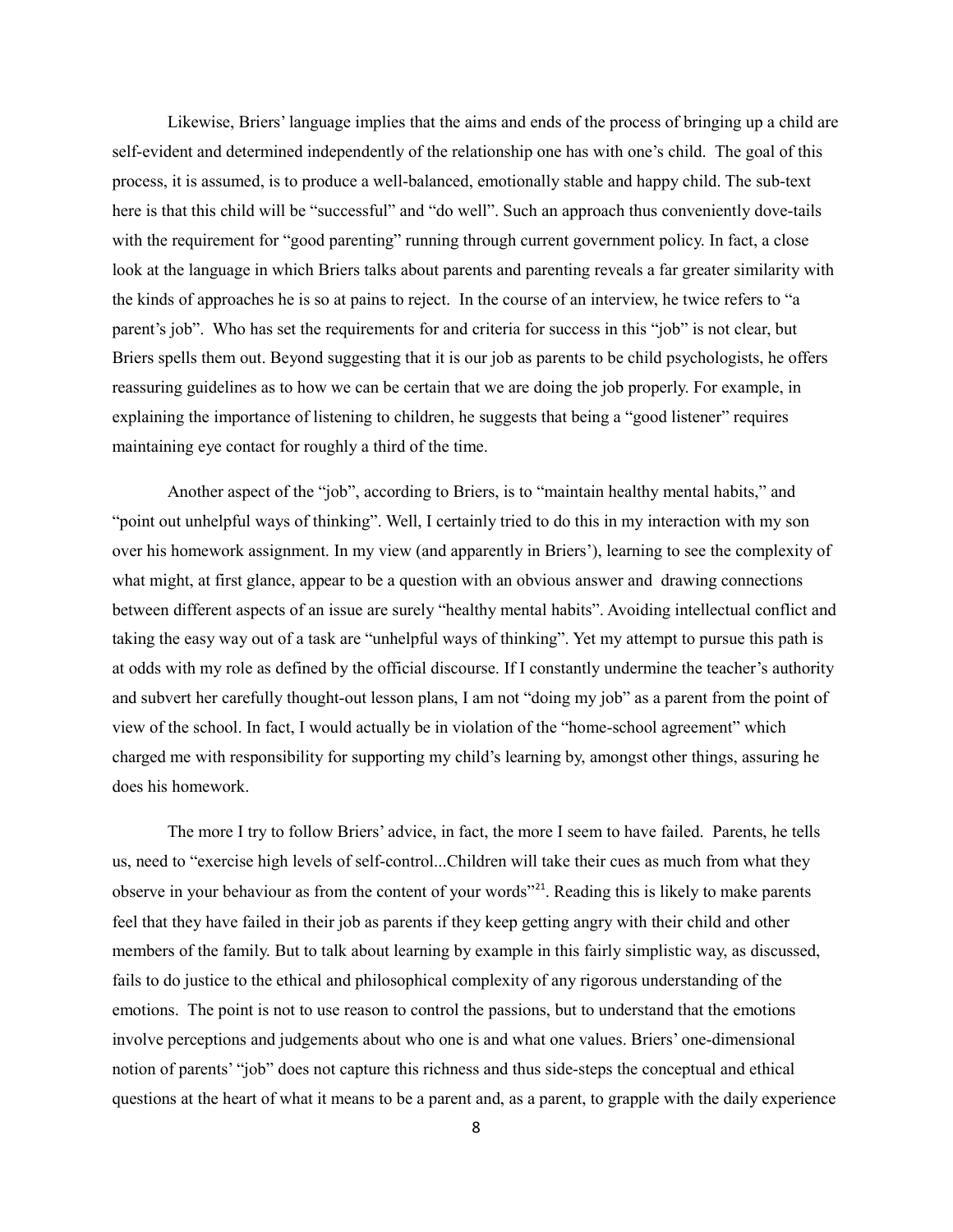of such perceptions and judgements. His book is thus yet another example of how the language of "parenting" leaves no room for thinking of parents as educators in the broad, ethical sense, which goes beyond merely modelling good behaviour or applying standards.

Questions such as whether anger can and should be controlled, what this means, and whether it is teachable, make no sense, as Aristotle argued, outside the context of a rich lived human life. Taking this insight further, it is the quality of one's engagement with this rich context, perhaps what Nussbaum describes as our "ethical vulnerability"<sup>[22](#page-9-21)</sup> - and not the tidy resolution of dilemmas or the formulation of guiding principles - that lie at the heart of this struggle to live well. Perhaps, then, being a "good parent" may be less about doing the right thing and more about developing an awareness of and ethical sensitivity to these issues.

So the conflict illustrated above is not just a conflict over which job should take precedence: My job as parent-cum-child-psychologist, responsible for the future emotional well-being of my child, or my job as parent-cum-school-supporter, responsible for assuring that my child progresses successfully through the system.

The answer, of course, is that any serious philosophical enquiry into these questions exposes the inadequacy of conceiving of parenting as a "job". The flaw is not in any particular definition of what this job consists in, but in the very attempt to conceive it as a job at all, for in doing so, one does an injustice to the multiple aims, desires, values and challenges which constitute part of being a parent - as opposed to "parenting".

#### **Conclusion**

The above discussion suggests that the question *how to be a parent* is significantly different from the question *how to parent.* While the latter question is inevitably linked to a reductive notion of "parenting", the former, I suggest, can be construed as part of the general philosophical question of "how to live", and, as such, is as conceptually, ethically and educationally complex and rich. It is difficult, though, to ask this question, much less to begin to formulate an answer to it, in a language that is saturated with an instrumental logic and cut off from philosophical enquiry. Including parents in philosophical discussions about education – asking, in fact, the prior question of who the "we" is who is doing the educating - may be a first step towards enriching the discourse on "parenting". This, though, is just one strand in a far larger project, the contours of which I have only begun to sketch in the current paper.